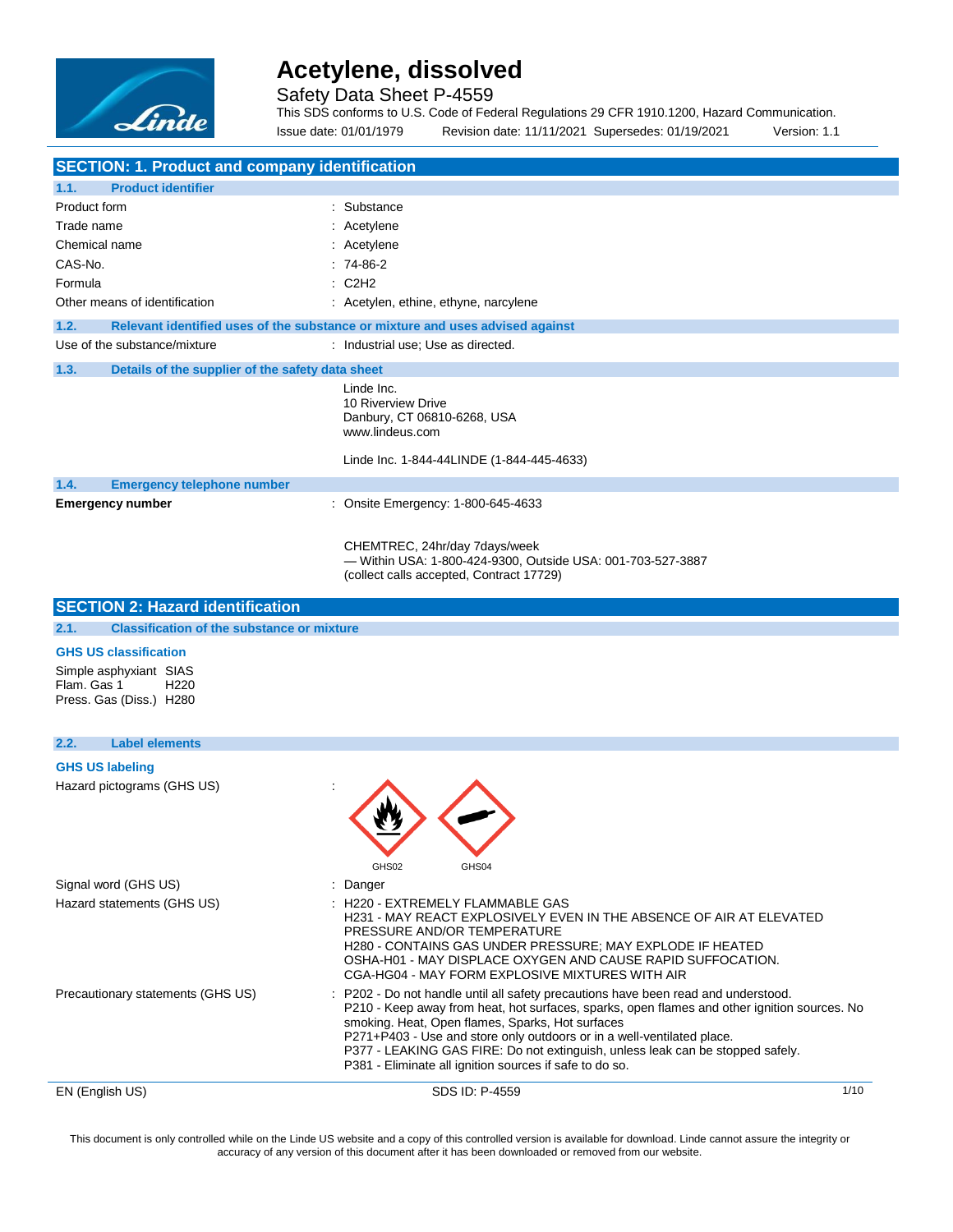

Safety Data Sheet P-4559

|                | Linde                                |                        | This SDS conforms to U.S. Code of Federal Regulations 29 CFR 1910.1200, Hazard Communication.                                                                                                                                                                                                                                                                                                                                                                                                                                                                                                                                                                                                                                                                                                                                                                                                                                                                 |              |
|----------------|--------------------------------------|------------------------|---------------------------------------------------------------------------------------------------------------------------------------------------------------------------------------------------------------------------------------------------------------------------------------------------------------------------------------------------------------------------------------------------------------------------------------------------------------------------------------------------------------------------------------------------------------------------------------------------------------------------------------------------------------------------------------------------------------------------------------------------------------------------------------------------------------------------------------------------------------------------------------------------------------------------------------------------------------|--------------|
|                |                                      | Issue date: 01/01/1979 | Revision date: 11/11/2021 Supersedes: 01/19/2021                                                                                                                                                                                                                                                                                                                                                                                                                                                                                                                                                                                                                                                                                                                                                                                                                                                                                                              | Version: 1.1 |
|                |                                      | cylinder pressure.     | P501 - Dispose of contents/container in accordance with container Supplier/owner instructions<br>CGA-PG05 - Use a back flow preventive device in the piping.<br>CGA-PG06 - Close valve after each use and when empty.<br>CGA-PG10 - Use only with equipment rated for cylinder pressure.<br>CGA-PG12 - Do not open valve until connected to equipment prepared for use.<br>CGA-PG20 - Use only with equipment of compatible materials of construction and rated for<br>CGA-PG13 - Fusible plugs in the top, bottom, or valve melt at 98 °C to 107 °C (208 °F to 224<br>°F). Do not discharge at pressures above 15 psig (103 kPa).<br>CGA-PG11 - Never put cylinders into unventilated areas of passenger vehicles.<br>CGA-PG02 - Protect from sunlight when ambient temperature exceeds $52^{\circ}$ C (125 $^{\circ}$ F).<br>P304, P340, P313 - IF INHALED: Remove person to fresh air and keep comfortable for<br>breathing. Get medical advice/attention. |              |
| 2.3.           | <b>Other hazards</b>                 |                        |                                                                                                                                                                                                                                                                                                                                                                                                                                                                                                                                                                                                                                                                                                                                                                                                                                                                                                                                                               |              |
| classification | Other hazards which do not result in |                        | : For safety reasons, the acetylene is dissolved in acetone (CAS # 67-64-1; Flam. Lig. 2, Eye<br>Irrit. 2, STOT SE 3) in the gas container. Vapor of the solvent is carried away as impurity when                                                                                                                                                                                                                                                                                                                                                                                                                                                                                                                                                                                                                                                                                                                                                             |              |

the acetylene is extracted from the gas container. The concentration of the solvent vapor in the gas is lower than the concentration limits to change the classification of the acetylene.

**2.4. Unknown acute toxicity (GHS US)**

No data available

| <b>SECTION 3: Composition/Information on ingredients</b>                           |                                                                                                                                                                                                                                                                                                                                                                                                                                                                           |     |
|------------------------------------------------------------------------------------|---------------------------------------------------------------------------------------------------------------------------------------------------------------------------------------------------------------------------------------------------------------------------------------------------------------------------------------------------------------------------------------------------------------------------------------------------------------------------|-----|
| 3.1.<br><b>Substances</b>                                                          |                                                                                                                                                                                                                                                                                                                                                                                                                                                                           |     |
| <b>Name</b>                                                                        | <b>Product identifier</b>                                                                                                                                                                                                                                                                                                                                                                                                                                                 | %   |
| Acetylene, dissolved<br>(Main constituent)                                         | (CAS-No.) 74-86-2                                                                                                                                                                                                                                                                                                                                                                                                                                                         | 100 |
| 3.2.<br><b>Mixtures</b>                                                            |                                                                                                                                                                                                                                                                                                                                                                                                                                                                           |     |
| Not applicable                                                                     |                                                                                                                                                                                                                                                                                                                                                                                                                                                                           |     |
| <b>SECTION 4: First aid measures</b>                                               |                                                                                                                                                                                                                                                                                                                                                                                                                                                                           |     |
| 4.1.<br><b>Description of first aid measures</b>                                   |                                                                                                                                                                                                                                                                                                                                                                                                                                                                           |     |
| First-aid measures after inhalation                                                | : Remove to fresh air and keep at rest in a position comfortable for breathing. If not breathing,<br>give artificial respiration. If breathing is difficult, trained personnel should give oxygen. Call a<br>physician.                                                                                                                                                                                                                                                   |     |
| First-aid measures after skin contact                                              | : The liquid may cause frostbite. For exposure to liquid, immediately warm frostbite area with<br>warm water not to exceed 105°F (41°C). Water temperature should be tolerable to normal<br>skin. Maintain skin warming for at least 15 minutes or until normal coloring and sensation have<br>returned to the affected area. In case of massive exposure, remove clothing while showering<br>with warm water. Seek medical evaluation and treatment as soon as possible. |     |
| First-aid measures after eye contact                                               | : Immediately flush eyes thoroughly with water for at least 15 minutes. Hold the eyelids open and<br>away from the eyeballs to ensure that all surfaces are flushed thoroughly. Contact an<br>ophthalmologist immediately. Get immediate medical attention.                                                                                                                                                                                                               |     |
| First-aid measures after ingestion                                                 | : Ingestion is not considered a potential route of exposure.                                                                                                                                                                                                                                                                                                                                                                                                              |     |
| 4.2.<br>Most important symptoms and effects, both acute and delayed                |                                                                                                                                                                                                                                                                                                                                                                                                                                                                           |     |
|                                                                                    | No additional information available                                                                                                                                                                                                                                                                                                                                                                                                                                       |     |
| 4.3.<br>Indication of any immediate medical attention and special treatment needed |                                                                                                                                                                                                                                                                                                                                                                                                                                                                           |     |

Obtain medical assistance.

|      | <b>SECTION 5: Firefighting measures</b> |                                                                                                                  |
|------|-----------------------------------------|------------------------------------------------------------------------------------------------------------------|
| 5.1. | <b>Extinguishing media</b>              |                                                                                                                  |
|      | Suitable extinguishing media            | : See below. See CGA Pamphlet SB-4, Handling Acetylene Cylinders in Fire Situations, for<br>further information. |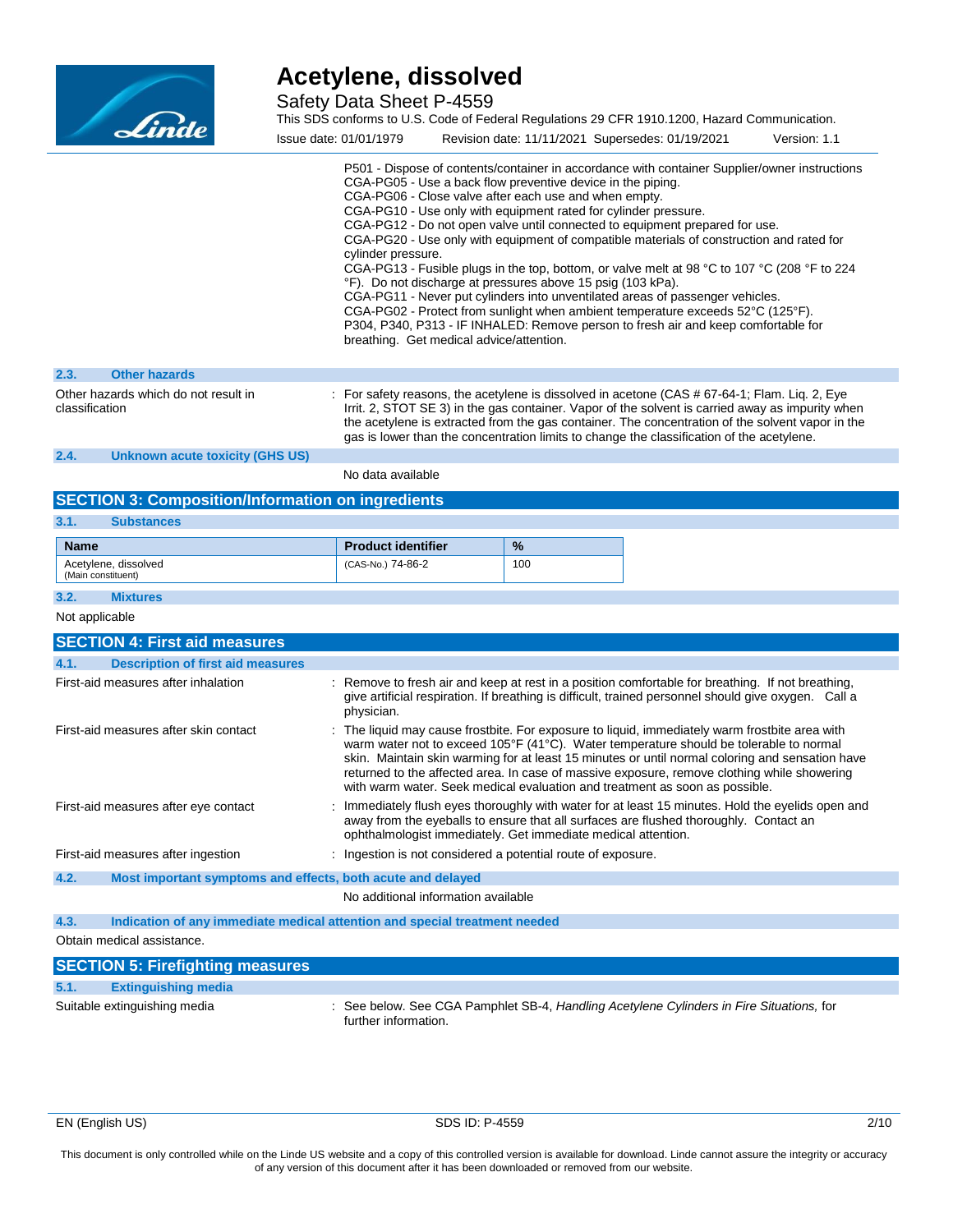

Safety Data Sheet P-4559

This SDS conforms to U.S. Code of Federal Regulations 29 CFR 1910.1200, Hazard Communication. Issue date: 01/01/1979 Revision date: 11/11/2021 Supersedes: 01/19/2021 Version: 1.1

| 5.2.              | Special hazards arising from the substance or mixture               |                                                                                                                                                                                                                                                                                                                                                                                                                                                                                                                                        |
|-------------------|---------------------------------------------------------------------|----------------------------------------------------------------------------------------------------------------------------------------------------------------------------------------------------------------------------------------------------------------------------------------------------------------------------------------------------------------------------------------------------------------------------------------------------------------------------------------------------------------------------------------|
|                   |                                                                     |                                                                                                                                                                                                                                                                                                                                                                                                                                                                                                                                        |
| Fire hazard       |                                                                     | : EXTREMELY FLAMMABLE GAS. If venting or leaking gas catches fire, do not extinguish<br>flames. Flammable vapors may spread from leak, creating an explosive reignition hazard.<br>Vapors can be ignited by pilot lights, other flames, smoking, sparks, heaters, electrical<br>equipment, static discharge, or other ignition sources at locations distant from product handling<br>point. Explosive atmospheres may linger. Before entering an area, especially a confined area,<br>check the atmosphere with an appropriate device. |
| Explosion hazard  |                                                                     | : EXTREMELY FLAMMABLE GAS. Forms explosive mixtures with air and oxidizing agents.                                                                                                                                                                                                                                                                                                                                                                                                                                                     |
| Reactivity        |                                                                     | : No reactivity hazard other than the effects described in sub-sections below.                                                                                                                                                                                                                                                                                                                                                                                                                                                         |
| 5.3.              | <b>Advice for firefighters</b>                                      |                                                                                                                                                                                                                                                                                                                                                                                                                                                                                                                                        |
|                   | Firefighting instructions                                           | : Evacuate all personnel from the danger area. Use self-contained breathing apparatus (SCBA)<br>and protective clothing. Immediately cool containers with water from maximum distance. Stop<br>flow of gas if safe to do so, while continuing cooling water spray. Remove ignition sources if<br>safe to do so. Remove containers from area of fire if safe to do so. On-site fire brigades must<br>comply with OSHA 29 CFR 1910.156 and applicable standards under 29 CFR 1910 Subpart<br>L-Fire Protection.                          |
|                   | Protection during firefighting                                      | Compressed gas: asphyxiant. Suffocation hazard by lack of oxygen.                                                                                                                                                                                                                                                                                                                                                                                                                                                                      |
|                   | Special protective equipment for fire fighters                      | : Standard protective clothing and equipment (Self Contained Breathing Apparatus) for fire<br>fighters.                                                                                                                                                                                                                                                                                                                                                                                                                                |
| Specific methods  |                                                                     | : Use fire control measures appropriate for the surrounding fire. Exposure to fire and heat<br>radiation may cause gas containers to rupture. Cool endangered containers with water spray jet<br>from a protected position. Prevent water used in emergency cases from entering sewers and<br>drainage systems.                                                                                                                                                                                                                        |
|                   |                                                                     | Stop flow of product if safe to do so.                                                                                                                                                                                                                                                                                                                                                                                                                                                                                                 |
|                   |                                                                     | Use water spray or fog to knock down fire fumes if possible.                                                                                                                                                                                                                                                                                                                                                                                                                                                                           |
|                   |                                                                     | Continue water spray from protected position until container stays cool.                                                                                                                                                                                                                                                                                                                                                                                                                                                               |
| Other information |                                                                     | Acetylene containers are provided with pressure relief devices designed to vent contents when<br>exposed to elevated temperature.                                                                                                                                                                                                                                                                                                                                                                                                      |
|                   | <b>SECTION 6: Accidental release measures</b>                       |                                                                                                                                                                                                                                                                                                                                                                                                                                                                                                                                        |
| 6.1.              | Personal precautions, protective equipment and emergency procedures |                                                                                                                                                                                                                                                                                                                                                                                                                                                                                                                                        |
| General measures  |                                                                     | : Wear self-contained breathing apparatus when entering area unless atmosphere is proven to<br>be safe. Evacuate area. Ensure adequate ventilation. Stop leak if safe to do so.                                                                                                                                                                                                                                                                                                                                                        |
| 6.1.1.            | For non-emergency personnel                                         |                                                                                                                                                                                                                                                                                                                                                                                                                                                                                                                                        |
|                   |                                                                     | No additional information available                                                                                                                                                                                                                                                                                                                                                                                                                                                                                                    |
| 6.1.2.            | For emergency responders                                            | No additional information available                                                                                                                                                                                                                                                                                                                                                                                                                                                                                                    |
| 6.2.              | <b>Environmental precautions</b>                                    |                                                                                                                                                                                                                                                                                                                                                                                                                                                                                                                                        |
|                   |                                                                     | Prevent waste from contaminating the surrounding environment. Prevent soil and water pollution.<br>Dispose of contents/container in accordance with local/regional/national/international regulations.<br>Contact supplier for any special requirements.                                                                                                                                                                                                                                                                               |
| 6.3.              | Methods and material for containment and cleaning up                |                                                                                                                                                                                                                                                                                                                                                                                                                                                                                                                                        |
|                   |                                                                     | No additional information available                                                                                                                                                                                                                                                                                                                                                                                                                                                                                                    |
| 6.4.              | <b>Reference to other sections</b>                                  |                                                                                                                                                                                                                                                                                                                                                                                                                                                                                                                                        |
|                   |                                                                     | See also sections 8 and 13.                                                                                                                                                                                                                                                                                                                                                                                                                                                                                                            |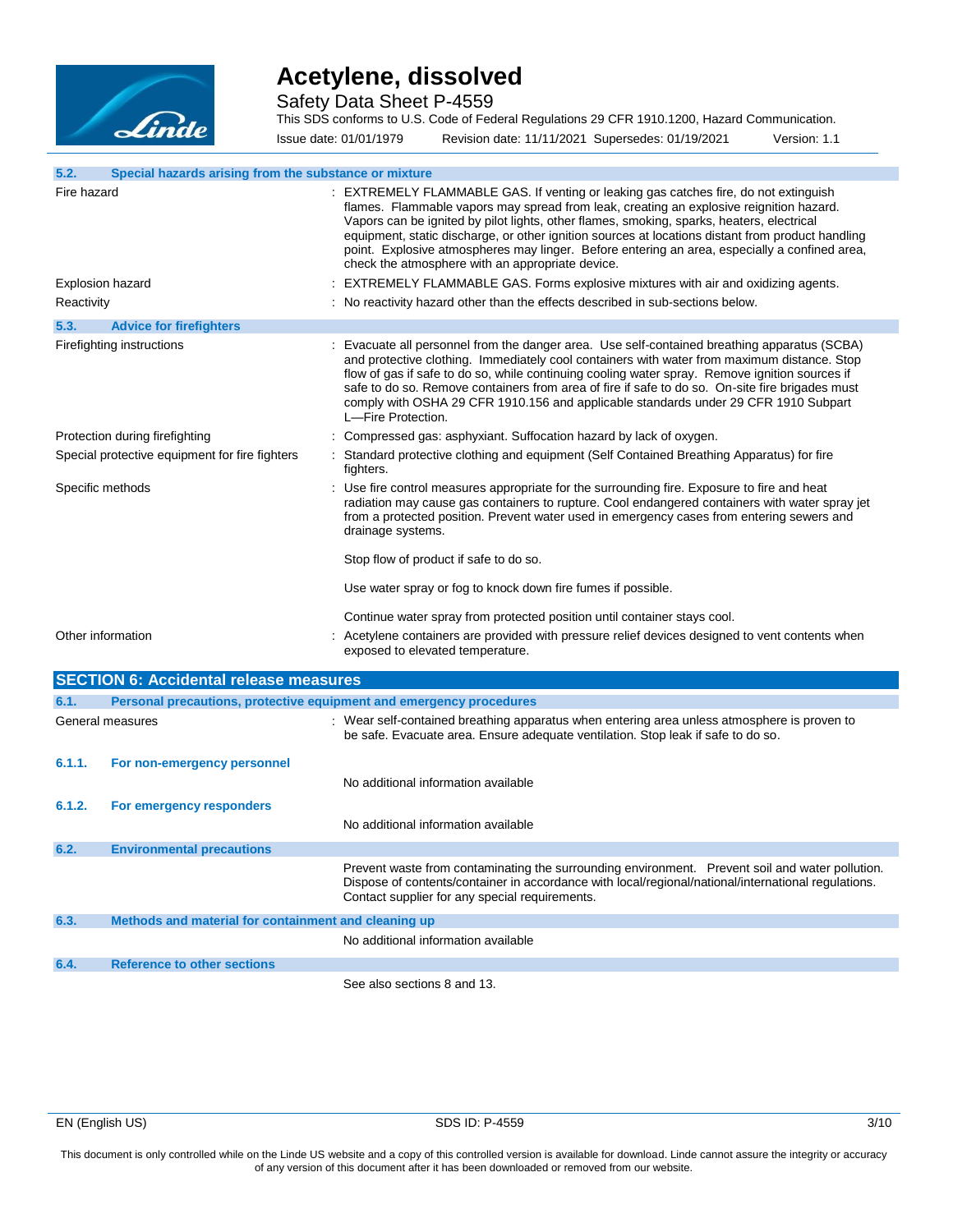

Safety Data Sheet P-4559

This SDS conforms to U.S. Code of Federal Regulations 29 CFR 1910.1200, Hazard Communication.

Issue date: 01/01/1979 Revision date: 11/11/2021 Supersedes: 01/19/2021 Version: 1.1 **SECTION 7: Handling and storage 7.1. Precautions for safe handling** Precautions for safe handling : Keep away from heat, hot surfaces, sparks, open flames and other ignition sources. No smoking. Use only non-sparking tools. Use only explosion-proof equipment. Wear leather safety gloves and safety shoes when handling cylinders. Protect cylinders from physical damage; do not drag, roll, slide or drop. While moving cylinder, always keep in place removable valve cover. Never attempt to lift a cylinder by its cap; the cap is intended solely to protect the valve. When moving cylinders, even for short distances, use a cart (trolley, hand truck, etc.) designed to transport cylinders. Never insert an object (e.g, wrench, screwdriver, pry bar) into cap openings; doing so may damage the valve and cause a leak. Use an adjustable strap wrench to remove over-tight or rusted caps. Slowly open the valve. If the valve is hard to open, discontinue use and contact your supplier. Close the container valve after each use; keep closed even when empty. Never apply flame or localized heat directly to any part of the container. High temperatures may damage the container and could cause the pressure relief device to fail prematurely, venting the container contents. For other precautions in using this product, see section 16. **7.2. Conditions for safe storage, including any incompatibilities** Storage conditions **interpretations** : Store only where temperature will not exceed 125°F (52°C). Post "No Smoking/No Open Flames" signs in storage and use areas. There must be no sources of ignition. Separate packages and protect against potential fire and/or explosion damage following appropriate codes and requirements (e.g, NFPA 30, NFPA 55, NFPA 70, and/or NFPA 221 in the U.S.) or according to requirements determined by the Authority Having Jurisdiction (AHJ). Always secure containers upright to keep them from falling or being knocked over. Install valve protection cap, if provided, firmly in place by hand when the container is not in use. Store full and empty containers separately. Use a first-in, first-out inventory system to prevent storing full containers for long periods. For other precautions in using this product, see section 16.

> **OTHER PRECAUTIONS FOR HANDLING, STORAGE, AND USE:** When handling product under pressure, use piping and equipment adequately designed to withstand the pressures to be encountered. Never work on a pressurized system. Use a back flow preventive device in the piping. Gases can cause rapid suffocation because of oxygen deficiency; store and use with adequate ventilation. If a leak occurs, close the container valve and blow down the system in a safe and environmentally correct manner in compliance with all international, federal/national, state/provincial, and local laws; then repair the leak. Never place a container where it may become part of an electrical circuit.

2.500 cu ft (70.79 cubic meters) is prohibited in buildings and other occupancies.

Storage area **interpretatal intervalse area** : Acetylene trailers are designed and intended for outdoor use. Acetylene storage in excess of

**7.3. Specific end use(s)**

None.

| <b>SECTION 8: Exposure controls/personal protection</b> |                 |                                                                                                                                                                                                  |  |
|---------------------------------------------------------|-----------------|--------------------------------------------------------------------------------------------------------------------------------------------------------------------------------------------------|--|
| 8.1.<br><b>Control parameters</b>                       |                 |                                                                                                                                                                                                  |  |
| Acetylene, dissolved (74-86-2)                          |                 |                                                                                                                                                                                                  |  |
| ACGIH                                                   | Not established |                                                                                                                                                                                                  |  |
| USA OSHA                                                | Not established |                                                                                                                                                                                                  |  |
| 8.2.<br><b>Exposure controls</b>                        |                 |                                                                                                                                                                                                  |  |
| Appropriate engineering controls                        |                 | : An explosion-proof local exhaust system or a mechanical system is acceptable if it can prevent<br>oxygen deficiency and keep hazardous fumes and gases below all applicable exposure limits in |  |

the worker's breathing area. During welding, ensure that there is adequate ventilation to keep worker exposure below applicable limits for fumes, gases, and other by-products of welding. Do not breathe fumes or gases. Short-term overexposure to fumes may cause dizziness, nausea, and dryness or irritation of the nose, throat, and eyes, or may cause other similar discomfort.

Eye protection : Wear safety glasses with side shields.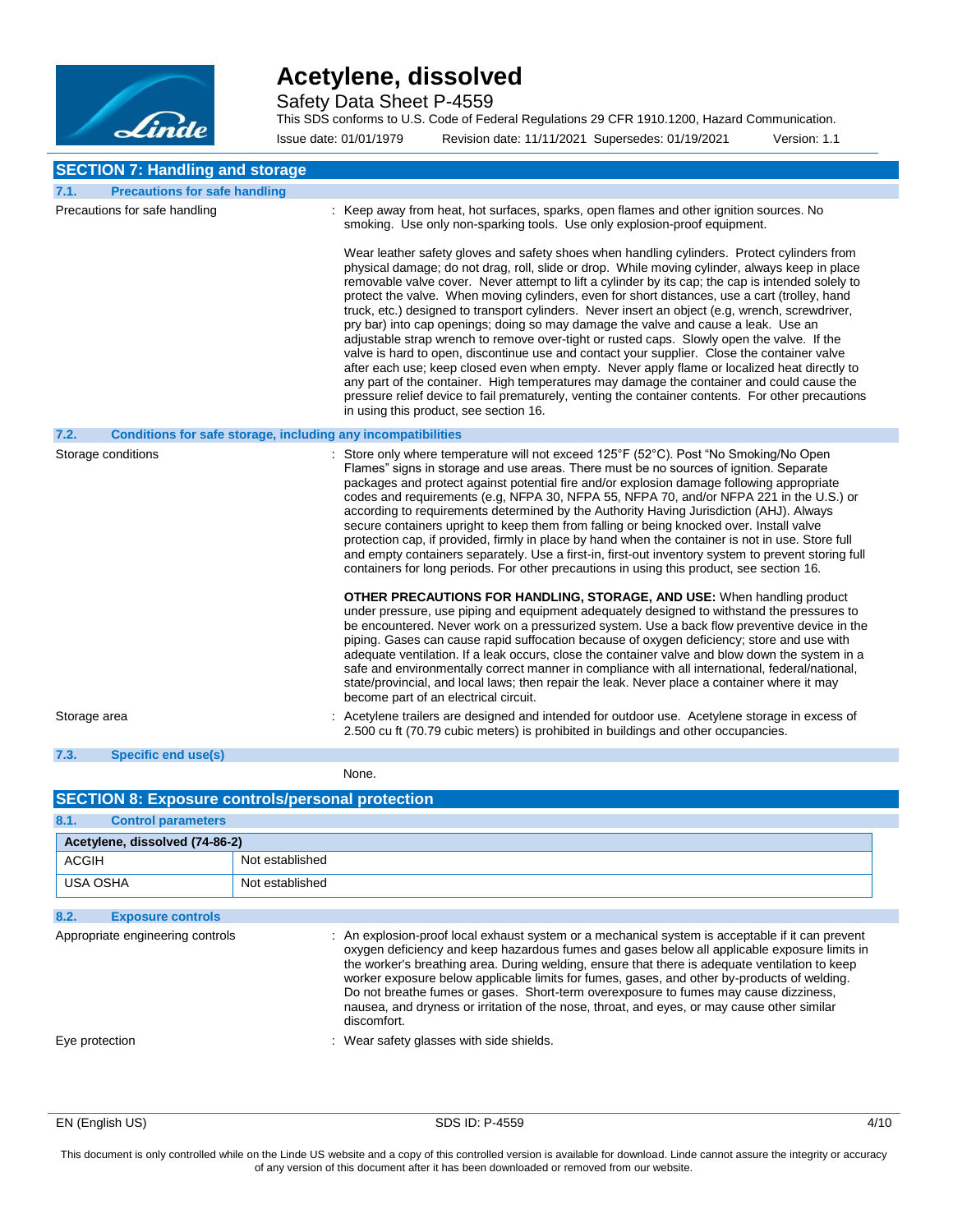

Safety Data Sheet P-4559

| Linde                           | This SDS conforms to U.S. Code of Federal Regulations 29 CFR 1910.1200, Hazard Communication.                                                                                                                                                                                                                                                                                                                                                                                                                                                                                                  |
|---------------------------------|------------------------------------------------------------------------------------------------------------------------------------------------------------------------------------------------------------------------------------------------------------------------------------------------------------------------------------------------------------------------------------------------------------------------------------------------------------------------------------------------------------------------------------------------------------------------------------------------|
|                                 | Revision date: 11/11/2021 Supersedes: 01/19/2021<br>Issue date: 01/01/1979<br>Version: 1.1                                                                                                                                                                                                                                                                                                                                                                                                                                                                                                     |
| Skin and body protection        | : As needed for welding, wear hand, head, and body protection to help prevent injury from<br>radiation and sparks. (See ANSI Z49.1.) At a minimum, this includes welder's gloves and<br>protective goggles, and may include arm protectors, aprons, hats, and shoulder protection as<br>well as substantial clothing.                                                                                                                                                                                                                                                                          |
| Respiratory protection          | : When workplace conditions warrant respirator use, follow a respiratory protection program that<br>meets OSHA 29 CFR 1910.134, ANSI Z88.2, or MSHA 30 CFR 72.710 (where applicable).<br>Use an air-supplied or air-purifying cartridge if the action level is exceeded. Ensure that the<br>respirator has the appropriate protection factor for the exposure level. If cartridge type<br>respirators are used, the cartridge must be appropriate for the chemical exposure. For<br>emergencies or instances with unknown exposure levels, use a self-contained breathing<br>apparatus (SCBA). |
| Thermal hazard protection       | : Wear cold insulating gloves when transfilling or breaking transfer connections.                                                                                                                                                                                                                                                                                                                                                                                                                                                                                                              |
| Environmental exposure controls | : Refer to local regulations for restriction of emissions to the atmosphere. See section 13 for<br>specific methods for waste gas treatment.                                                                                                                                                                                                                                                                                                                                                                                                                                                   |
| Other information               | : Consider the use of flame resistant anti-static safety clothing. Wear leather safety gloves and<br>safety shoes when handling cylinders.                                                                                                                                                                                                                                                                                                                                                                                                                                                     |

### **SECTION 9: Physical and chemical properties**

| Information on basic physical and chemical properties<br>9.1. |                                                             |
|---------------------------------------------------------------|-------------------------------------------------------------|
| Physical state                                                | : Gas                                                       |
| Appearance                                                    | Colorless, odorless gas.                                    |
| Molecular mass                                                | $26$ g/mol                                                  |
| Color                                                         | Colorless.                                                  |
| Odor                                                          | Garlic like. Poor warning properties at low concentrations. |
| Odor threshold                                                | No data available                                           |
| рH                                                            | Not applicable.                                             |
| Relative evaporation rate (butyl acetate=1)                   | : No data available                                         |
| Relative evaporation rate (ether=1)                           | Not applicable.                                             |
| Melting point                                                 | : $-80.8 °C (-113.4 °F)$                                    |
| Freezing point                                                | : No data available                                         |
| Boiling point                                                 | -84 °C (-119.2°F)                                           |
| Flash point                                                   | : -17 °C (1.4°F)                                            |
| Critical temperature                                          | : $36 °C (97 °F)$                                           |
| Auto-ignition temperature                                     | : $305 °C (581 °F)$                                         |
| Decomposition temperature                                     | : $635 °C (1175 °F)$                                        |
| Flammability (solid, gas)                                     | $: 2.5 - 100$ vol %                                         |
| Vapor pressure                                                | : 44 bar (623 psig)                                         |
| Critical pressure                                             | : 61.38 bar (875 psig)                                      |
| Relative vapor density at 20 °C                               | No data available                                           |
| Relative density                                              | Not applicable.                                             |
| Density                                                       | : $0.0012$ g/cm <sup>3</sup> (at 0 °C)                      |
| Relative gas density                                          | : 0.9                                                       |
| Solubility                                                    | : Water: 1185 mg/l                                          |
| Partition coefficient n-octanol/water (Log Pow)               | : 0.37                                                      |
| Partition coefficient n-octanol/water (Log Kow)               | : Not applicable.                                           |
| Viscosity, kinematic                                          | Not applicable.                                             |
| Viscosity, dynamic                                            | : Not applicable.                                           |
| <b>Explosive properties</b>                                   | : Not applicable.                                           |
| Oxidizing properties                                          | None.                                                       |
| <b>Explosion limits</b>                                       | : No data available                                         |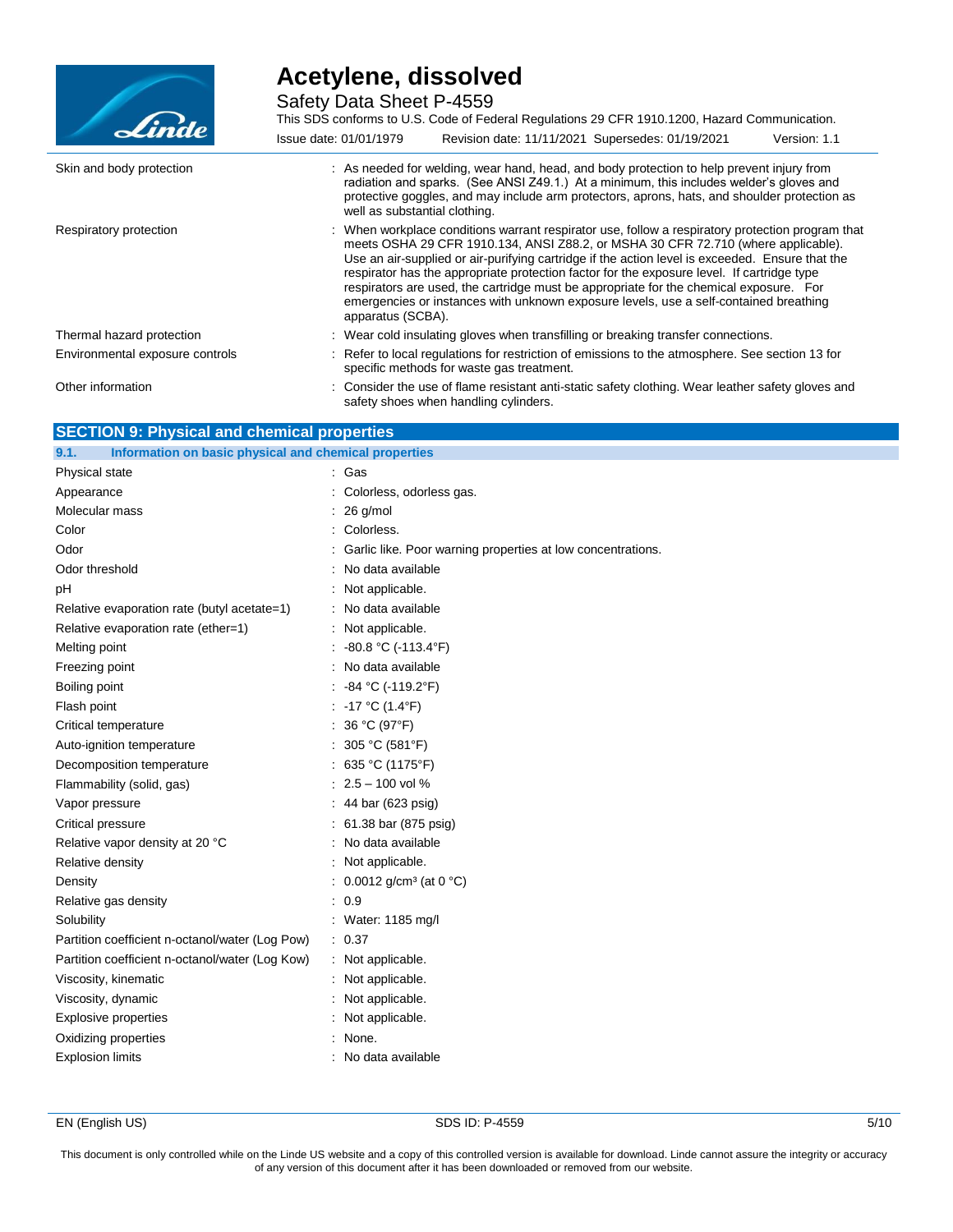

Safety Data Sheet P-4559

This SDS conforms to U.S. Code of Federal Regulations 29 CFR 1910.1200, Hazard Communication.

Issue date: 01/01/1979 Revision date: 11/11/2021 Supersedes: 01/19/2021 Version: 1.1

| 9.2.                              | <b>Other information</b>                     |                                                                                                                                                                                                                                                                                                                                                      |
|-----------------------------------|----------------------------------------------|------------------------------------------------------------------------------------------------------------------------------------------------------------------------------------------------------------------------------------------------------------------------------------------------------------------------------------------------------|
| Sublimation point                 |                                              | .483.3 °C                                                                                                                                                                                                                                                                                                                                            |
| Gas group                         |                                              | Press. Gas (Diss.)                                                                                                                                                                                                                                                                                                                                   |
|                                   | <b>SECTION 10: Stability and reactivity</b>  |                                                                                                                                                                                                                                                                                                                                                      |
| 10.1.                             | <b>Reactivity</b>                            |                                                                                                                                                                                                                                                                                                                                                      |
|                                   |                                              | No reactivity hazard other than the effects described in sub-sections below.                                                                                                                                                                                                                                                                         |
| 10.2.                             | <b>Chemical stability</b>                    |                                                                                                                                                                                                                                                                                                                                                      |
|                                   |                                              | Dissolved in a solvent supported in a porous mass. Stable under recommended handling and<br>storage conditions (see section 7).                                                                                                                                                                                                                      |
| 10.3.                             | <b>Possibility of hazardous reactions</b>    |                                                                                                                                                                                                                                                                                                                                                      |
|                                   |                                              | May react explosively even in the absence of air. May decompose violently at high temperature<br>and/or pressure or in the presence of a catalyst. Can form explosive mixture with air. May react<br>violently with oxidants.                                                                                                                        |
| 10.4.                             | <b>Conditions to avoid</b>                   |                                                                                                                                                                                                                                                                                                                                                      |
|                                   |                                              | High temperature. High pressure. Keep away from heat/sparks/open flames/hot surfaces. - No<br>smoking.                                                                                                                                                                                                                                               |
| 10.5.                             | <b>Incompatible materials</b>                |                                                                                                                                                                                                                                                                                                                                                      |
|                                   |                                              | Forms explosive acetylides with copper, silver and mercury. Do not use alloys containing more than<br>65% copper. Air, Oxidizer. Do not use alloys containing more than 43% silver.                                                                                                                                                                  |
| 10.6.                             | <b>Hazardous decomposition products</b>      |                                                                                                                                                                                                                                                                                                                                                      |
|                                   |                                              | Thermal decomposition or burning may produce carbon monoxide, carbon dioxide, and hydrogen.<br>The welding and cutting process may form reaction products such as carbon monoxide and carbon<br>dioxide. Other decomposition products of normal operation originate from the volatilization, reaction,<br>or oxidation of the material being worked. |
|                                   | <b>SECTION 11: Toxicological information</b> |                                                                                                                                                                                                                                                                                                                                                      |
| 11.1.                             | Information on toxicological effects         |                                                                                                                                                                                                                                                                                                                                                      |
| Acute toxicity                    |                                              | : Not classified                                                                                                                                                                                                                                                                                                                                     |
|                                   | Skin corrosion/irritation                    | Not classified                                                                                                                                                                                                                                                                                                                                       |
|                                   |                                              | pH: Not applicable.                                                                                                                                                                                                                                                                                                                                  |
|                                   | Serious eye damage/irritation                | Not classified                                                                                                                                                                                                                                                                                                                                       |
|                                   |                                              | pH: Not applicable.                                                                                                                                                                                                                                                                                                                                  |
| Respiratory or skin sensitization |                                              | Not classified                                                                                                                                                                                                                                                                                                                                       |
| Germ cell mutagenicity            |                                              | Not classified                                                                                                                                                                                                                                                                                                                                       |
| Carcinogenicity                   |                                              | Not classified                                                                                                                                                                                                                                                                                                                                       |

| Reproductive toxicity  | . Not classified |
|------------------------|------------------|
| STOT-single exposure   | : Not classified |
| STOT-repeated exposure | : Not classified |
| Aspiration hazard      | : Not classified |

|       | <b>SECTION 12: Ecological information</b> |                                                                                  |
|-------|-------------------------------------------|----------------------------------------------------------------------------------|
| 12.1. | <b>Toxicity</b>                           |                                                                                  |
|       | Ecology - general                         | : No known ecological damage caused by this product.                             |
| 12.2. | <b>Persistence and degradability</b>      |                                                                                  |
|       | Acetylene, dissolved (74-86-2)            |                                                                                  |
|       | Persistence and degradability             | Will rapidly degrade by indirect photolysis in air. Will not undergo hydrolysis. |
|       |                                           |                                                                                  |

EN (English US) 6/10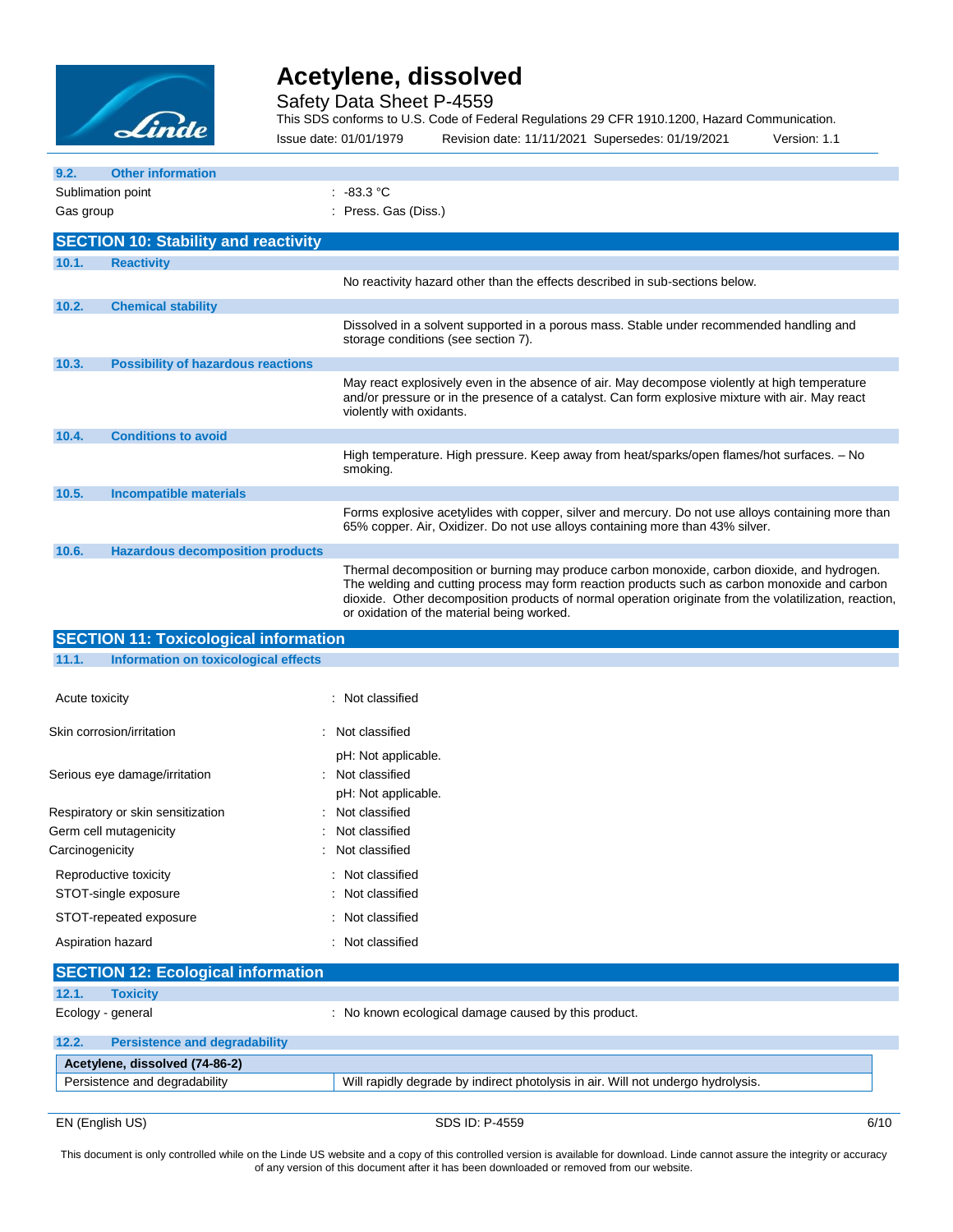

Safety Data Sheet P-4559

This SDS conforms to U.S. Code of Federal Regulations 29 CFR 1910.1200, Hazard Communication.

Issue date: 01/01/1979 Revision date: 11/11/2021 Supersedes: 01/19/2021 Version: 1.1

| 12.3.<br><b>Bioaccumulative potential</b>       |                                                                                                                                                                                                                                                                                                                                                                                                                                                                                                                                                                                            |  |
|-------------------------------------------------|--------------------------------------------------------------------------------------------------------------------------------------------------------------------------------------------------------------------------------------------------------------------------------------------------------------------------------------------------------------------------------------------------------------------------------------------------------------------------------------------------------------------------------------------------------------------------------------------|--|
| Acetylene, dissolved (74-86-2)                  |                                                                                                                                                                                                                                                                                                                                                                                                                                                                                                                                                                                            |  |
| Partition coefficient n-octanol/water (Log Pow) | 0.37                                                                                                                                                                                                                                                                                                                                                                                                                                                                                                                                                                                       |  |
| Partition coefficient n-octanol/water (Log Kow) | Not applicable.                                                                                                                                                                                                                                                                                                                                                                                                                                                                                                                                                                            |  |
| Bioaccumulative potential                       | Not expected to bioaccumulate due to the low log Kow (log Kow < 4). Refer to section 9.                                                                                                                                                                                                                                                                                                                                                                                                                                                                                                    |  |
| 12.4.<br><b>Mobility in soil</b>                |                                                                                                                                                                                                                                                                                                                                                                                                                                                                                                                                                                                            |  |
| Acetylene, dissolved (74-86-2)                  |                                                                                                                                                                                                                                                                                                                                                                                                                                                                                                                                                                                            |  |
| Mobility in soil                                | No data available.                                                                                                                                                                                                                                                                                                                                                                                                                                                                                                                                                                         |  |
| Ecology - soil                                  | Because of its high volatility, the product is unlikely to cause ground or water pollution.                                                                                                                                                                                                                                                                                                                                                                                                                                                                                                |  |
| 12.5.<br><b>Other adverse effects</b>           |                                                                                                                                                                                                                                                                                                                                                                                                                                                                                                                                                                                            |  |
| Effect on ozone layer                           | : No known effects from this product.                                                                                                                                                                                                                                                                                                                                                                                                                                                                                                                                                      |  |
|                                                 |                                                                                                                                                                                                                                                                                                                                                                                                                                                                                                                                                                                            |  |
| Effect on the global warming                    | : No known effects from this product.                                                                                                                                                                                                                                                                                                                                                                                                                                                                                                                                                      |  |
| <b>SECTION 13: Disposal considerations</b>      |                                                                                                                                                                                                                                                                                                                                                                                                                                                                                                                                                                                            |  |
| 13.1.<br><b>Waste treatment methods</b>         |                                                                                                                                                                                                                                                                                                                                                                                                                                                                                                                                                                                            |  |
| Product/Packaging disposal recommendations      | Dispose of contents/container in accordance with local/regional/national/international<br>regulations. Contact supplier for any special requirements.                                                                                                                                                                                                                                                                                                                                                                                                                                      |  |
| <b>SECTION 14: Transport information</b>        |                                                                                                                                                                                                                                                                                                                                                                                                                                                                                                                                                                                            |  |
| In accordance with DOT                          |                                                                                                                                                                                                                                                                                                                                                                                                                                                                                                                                                                                            |  |
| Transport document description (DOT)            | : UN1001 Acetylene, dissolved, 2.1                                                                                                                                                                                                                                                                                                                                                                                                                                                                                                                                                         |  |
| UN-No.(DOT)                                     | : UN1001                                                                                                                                                                                                                                                                                                                                                                                                                                                                                                                                                                                   |  |
| Proper Shipping Name (DOT)                      | : Acetylene, dissolved                                                                                                                                                                                                                                                                                                                                                                                                                                                                                                                                                                     |  |
| Hazard labels (DOT)                             | : 2.1 - Flammable gas                                                                                                                                                                                                                                                                                                                                                                                                                                                                                                                                                                      |  |
|                                                 |                                                                                                                                                                                                                                                                                                                                                                                                                                                                                                                                                                                            |  |
| DOT Special Provisions (49 CFR 172.102)         | : N86 - UN pressure receptacles made of aluminum alloy are not authorized.<br>N88 - Any metal part of a UN pressure receptacle in contact with the contents may not contain<br>more than 65% copper, with a tolerance of 1%.                                                                                                                                                                                                                                                                                                                                                               |  |
| <b>Additional information</b>                   |                                                                                                                                                                                                                                                                                                                                                                                                                                                                                                                                                                                            |  |
| Emergency Response Guide (ERG) Number           | $: 116$ (UN1001)                                                                                                                                                                                                                                                                                                                                                                                                                                                                                                                                                                           |  |
| Other information                               | : No supplementary information available.                                                                                                                                                                                                                                                                                                                                                                                                                                                                                                                                                  |  |
| Special transport precautions                   | : Avoid transport on vehicles where the load space is not separated from the driver's<br>compartment. Ensure vehicle driver is aware of the potential hazards of the load and knows<br>what to do in the event of an accident or an emergency. Before transporting product containers:<br>- Ensure there is adequate ventilation. - Ensure that containers are firmly secured. - Ensure<br>cylinder valve is closed and not leaking. - Ensure valve outlet cap nut or plug (where provided)<br>is correctly fitted. - Ensure valve protection device (where provided) is correctly fitted. |  |
| <b>Transport by sea</b>                         |                                                                                                                                                                                                                                                                                                                                                                                                                                                                                                                                                                                            |  |
| UN-No. (IMDG)                                   | : 1001                                                                                                                                                                                                                                                                                                                                                                                                                                                                                                                                                                                     |  |
| Proper Shipping Name (IMDG)                     | : Acetylene, dissolved                                                                                                                                                                                                                                                                                                                                                                                                                                                                                                                                                                     |  |
| Class (IMDG)                                    | $: 2 - \text{Gases}$                                                                                                                                                                                                                                                                                                                                                                                                                                                                                                                                                                       |  |
| MFAG-No                                         | : 116                                                                                                                                                                                                                                                                                                                                                                                                                                                                                                                                                                                      |  |
| <b>Air transport</b>                            |                                                                                                                                                                                                                                                                                                                                                                                                                                                                                                                                                                                            |  |
| UN-No. (IATA)                                   | : 1001                                                                                                                                                                                                                                                                                                                                                                                                                                                                                                                                                                                     |  |
| Proper Shipping Name (IATA)                     | : Acetylene, dissolved                                                                                                                                                                                                                                                                                                                                                                                                                                                                                                                                                                     |  |
| EN (English US)                                 | SDS ID: P-4559<br>7/10                                                                                                                                                                                                                                                                                                                                                                                                                                                                                                                                                                     |  |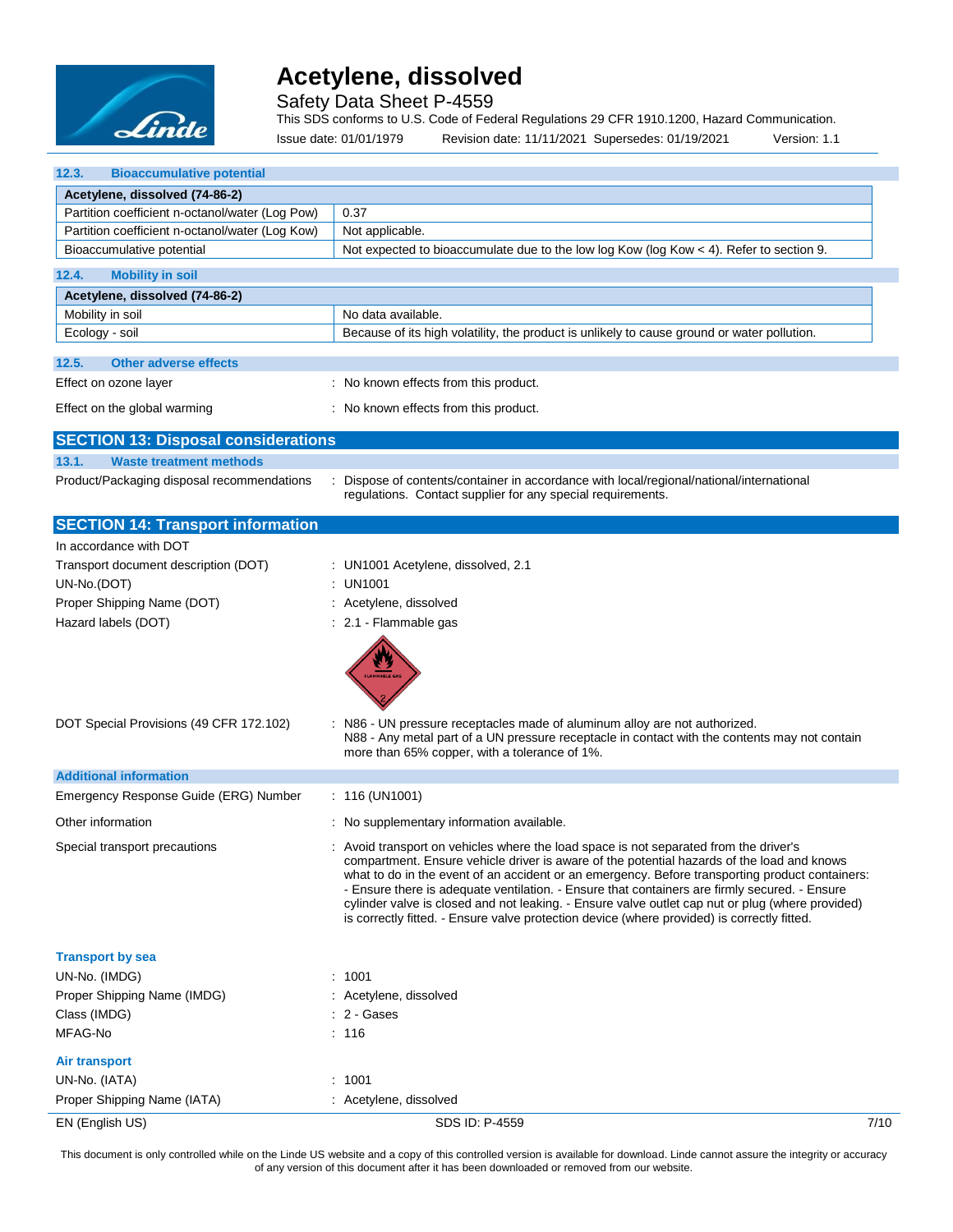

Safety Data Sheet P-4559

This SDS conforms to U.S. Code of Federal Regulations 29 CFR 1910.1200, Hazard Communication.

Issue date: 01/01/1979 Revision date: 11/11/2021 Supersedes: 01/19/2021 Version: 1.1

Class (IATA) : 2 - Gases

Civil Aeronautics Law : Gases under pressure/Gases flammable under pressure

#### **SECTION 15: Regulatory information**

**15.1. US Federal regulations**

#### **Acetylene, dissolved (74-86-2)**

Listed on the United States TSCA (Toxic Substances Control Act) inventory

All components of this product are listed on the Toxic Substances Control Act (TSCA) inventory.

#### **15.2. International regulations**

#### **CANADA**

#### **Acetylene, dissolved (74-86-2)**

Listed on the Canadian DSL (Domestic Substances List)

#### **EU-Regulations**

#### **Acetylene, dissolved (74-86-2)**

Listed on the EEC inventory EINECS (European Inventory of Existing Commercial Chemical Substances)

#### **15.2.2. National regulations**

#### **Acetylene, dissolved (74-86-2)**

Listed introduction on Australian Industrial Chemicals Introduction Scheme (AICIS Inventory)

Listed on IECSC (Inventory of Existing Chemical Substances Produced or Imported in China)

- Listed on the Japanese ENCS (Existing & New Chemical Substances) inventory
- Listed on the Japanese ISHL (Industrial Safety and Health Law)
- Listed on KECL/KECI (Korean Existing Chemicals Inventory)

Listed on NZIoC (New Zealand Inventory of Chemicals)

Listed on PICCS (Philippines Inventory of Chemicals and Chemical Substances)

Listed on INSQ (Mexican National Inventory of Chemical Substances)

Listed on the TCSI (Taiwan Chemical Substance Inventory)

| <b>15.3. US State regulations</b>                                      |                                                                                                                                                           |
|------------------------------------------------------------------------|-----------------------------------------------------------------------------------------------------------------------------------------------------------|
| Acetylene, dissolved(74-86-2)                                          |                                                                                                                                                           |
| U.S. - California - Proposition 65 - Carcinogens List                  | No                                                                                                                                                        |
| U.S. - California - Proposition 65 - Developmental<br>Toxicity         | <b>No</b>                                                                                                                                                 |
| U.S. - California - Proposition 65 - Reproductive<br>Toxicity - Female | No                                                                                                                                                        |
| U.S. - California - Proposition 65 - Reproductive<br>Toxicity - Male   | <b>No</b>                                                                                                                                                 |
| State or local regulations                                             | U.S. - Massachusetts - Right To Know List<br>U.S. - New Jersey - Right to Know Hazardous Substance List<br>U.S. - Pennsylvania - RTK (Right to Know) List |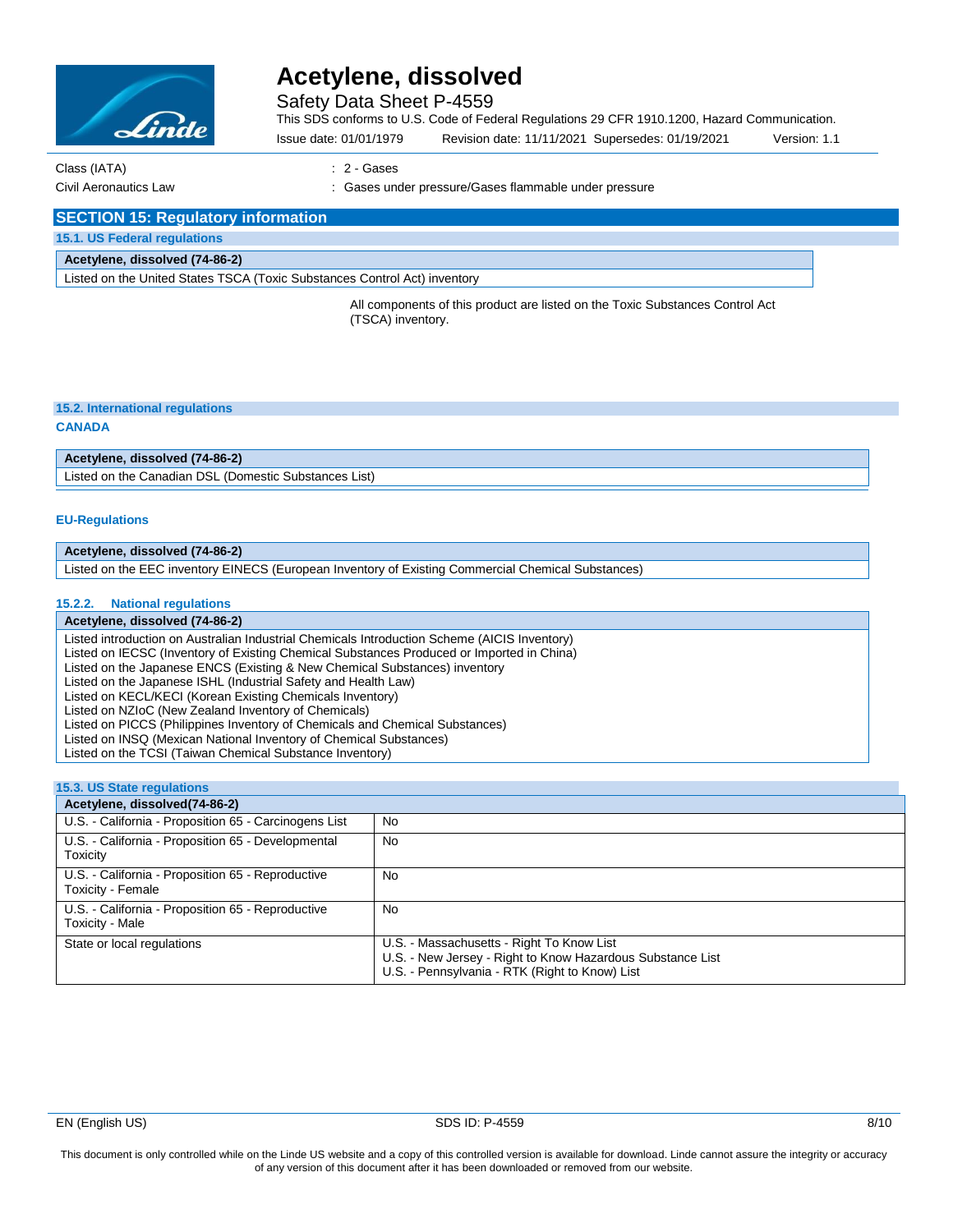

Safety Data Sheet P-4559

This SDS conforms to U.S. Code of Federal Regulations 29 CFR 1910.1200, Hazard Communication.

Issue date: 01/01/1979 Revision date: 11/11/2021 Supersedes: 01/19/2021 Version: 1.1

| <b>SECTION 16: Other information</b> |                                                                                                                                                                                                                                                                                                                                                                                                                                                                                                                                                                                                                                                                                                                                                                                                                                                                                                      |
|--------------------------------------|------------------------------------------------------------------------------------------------------------------------------------------------------------------------------------------------------------------------------------------------------------------------------------------------------------------------------------------------------------------------------------------------------------------------------------------------------------------------------------------------------------------------------------------------------------------------------------------------------------------------------------------------------------------------------------------------------------------------------------------------------------------------------------------------------------------------------------------------------------------------------------------------------|
| Other information                    | : When using this product in welding and cutting, read and understand the manufacturer's<br>instructions and the precautionary label on the product. Ask your welding products supplier for<br>a copy of Praxair's free safety booklet, P-2035, Precautions and Safe Practices for Gas<br>Welding, Cutting, and Heating, and for other manufacturers' safety publications. For a detailed<br>treatment, get ANSI Z49.1, Safety in Welding, Cutting, and Allied Processes, published by the<br>American Welding Society (AWS), www.aws.org. Order AWS documents from Global<br>Engineering Documents, global lihs.com. Arcs and sparks can ignite combustible materials.<br>Prevent fires. Refer to NFPA 51B, Standard for Fire Prevention During Welding, Cutting, and<br>Other Hotwork. Do not strike an arc on the container. The defect produced by an arc burn may<br>lead to container rupture. |
|                                      | Fumes and gases produced during welding and cutting processes can be dangerous to your<br>health and may cause serious lung disease. KEEP YOUR HEAD OUT OF FUMES. DO NOT<br>BREATHE FUMES AND GASES. Use enough ventilation, local exhaust, or both to keep fumes<br>and gases from your breathing zone and the general area. Short-term overexposure to fumes<br>may cause dizziness, nausea, and dryness or irritation of the nose, throat, and eyes; or may<br>cause other similar discomfort. Contaminants in the air may add to the hazard of fumes and<br>gases.                                                                                                                                                                                                                                                                                                                               |
|                                      | When you mix two or more chemicals, you can create additional, unexpected hazards. Obtain<br>and evaluate the safety information for each component before you produce the mixture.<br>Consult an industrial hygienist or other trained person when you evaluate the end product.<br>Before using any plastics, confirm their compatibility with this product.                                                                                                                                                                                                                                                                                                                                                                                                                                                                                                                                       |
|                                      | Linde asks users of this product to study this SDS and become aware of the product hazards<br>and safety information. To promote safe use of this product, a user should (1) notify<br>employees, agents, and contractors of the information in this SDS and of any other known<br>product hazards and safety information, (2) furnish this information to each purchaser of the<br>product, and (3) ask each purchaser to notify its employees and customers of the product<br>hazards and safety information.                                                                                                                                                                                                                                                                                                                                                                                      |
|                                      | The opinions expressed herein are those of qualified experts within Linde Inc. We believe that<br>the information contained herein is current as of the date of this Safety Data Sheet. Since the<br>use of this information and the conditions of use are not within the control of Linde Inc, it is the<br>user's obligation to determine the conditions of safe use of the product.                                                                                                                                                                                                                                                                                                                                                                                                                                                                                                               |
|                                      | Linde SDSs are furnished on sale or delivery by Linde or the independent distributors and<br>suppliers who package and sell our products. To obtain current SDSs for these products,<br>contact your sales representative, local distributor, or supplier, or download from<br>www.lindeus.com. If you have questions regarding Linde SDSs, would like the document<br>number and date of the latest SDS, or would like the names of the Linde suppliers in your area,<br>phone or write the Linde Call Center (Phone: 1-800-772-9247; Address: Linde Call Center,<br>Linde Inc, P.O. Box 44, Tonawanda, NY 14151-0044).                                                                                                                                                                                                                                                                             |
|                                      | Linde, Praxair, the Linde wordmark and the Flowing Airstream design are trademarks or<br>registered trademarks of Linde plc or its affiliates. The information contained herein is offered<br>for use by technically qualified personnel at their discretion and risk without warranty of any<br>kind.                                                                                                                                                                                                                                                                                                                                                                                                                                                                                                                                                                                               |
| <b>Revision date</b>                 | Copyright © 2020, Linde plc.<br>: 11/11/2021                                                                                                                                                                                                                                                                                                                                                                                                                                                                                                                                                                                                                                                                                                                                                                                                                                                         |
|                                      |                                                                                                                                                                                                                                                                                                                                                                                                                                                                                                                                                                                                                                                                                                                                                                                                                                                                                                      |